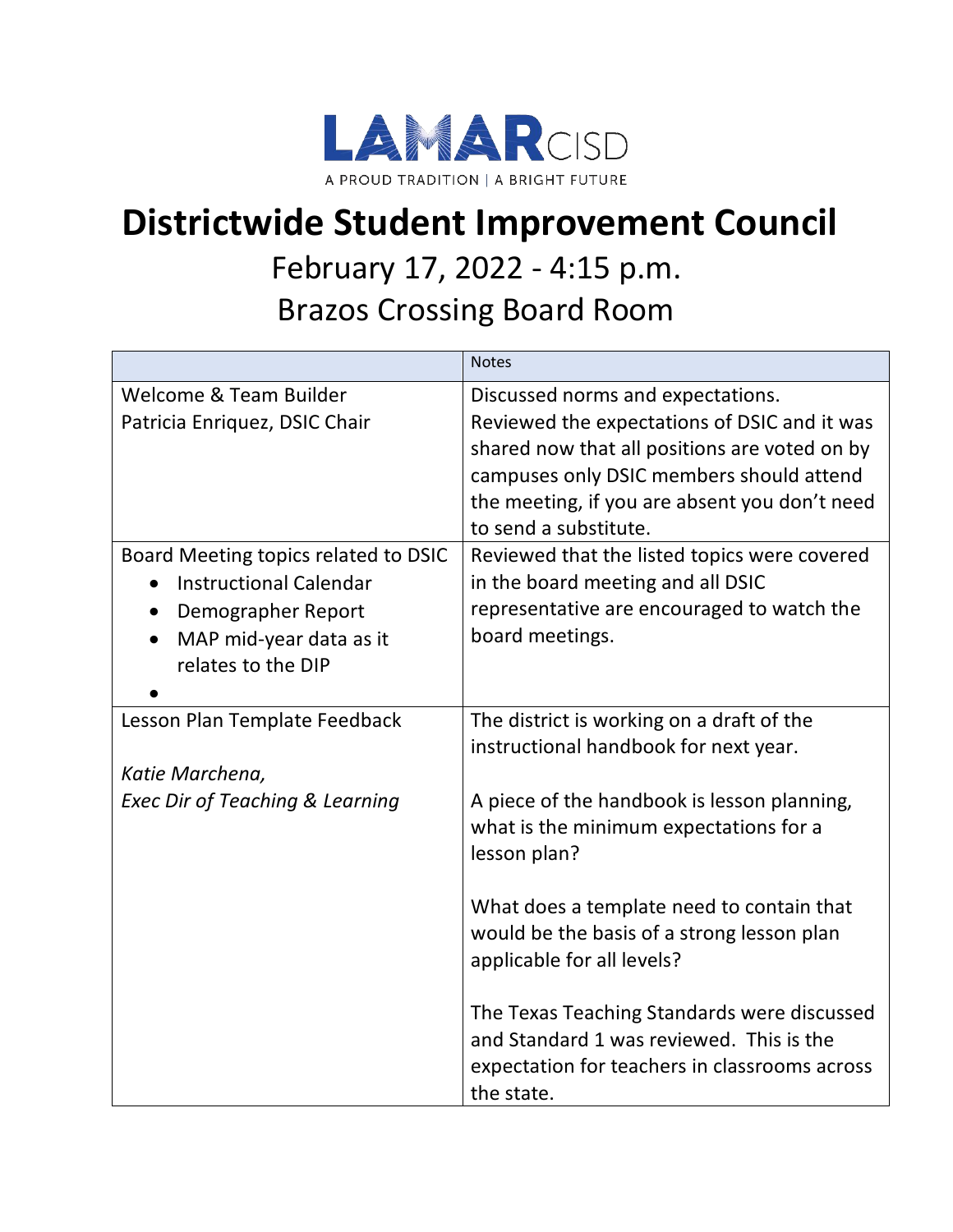| A discussion question was presented the          |
|--------------------------------------------------|
| group - Why is lesson planning important?        |
| Answers: It is important to set goals. Having a  |
| means to the end and working from a              |
| backwards design is important. The ability to    |
| reteach and differentiate comes from             |
| planning. When reviewing student data, you       |
| can review plans and see if you accomplished     |
| your plans. Knowing your population, you can     |
| adjust and accelerate or alter expectations.     |
| Engaging the learner is the focus and the plan   |
| is the key. Putting it on paper forces you to    |
| really examine your plans and think through      |
| the process. Organizationally, setting goals     |
| and making sure you are meeting the TEKS.        |
| Not having a lesson plan is stressful for some   |
| teachers. As a parent, it is a way for teachers  |
| to focus in on the way a student learns and      |
| meet the needs of all students. It helps to      |
| solidify your thoughts and makes                 |
| differentiation possible, also you can           |
| specifically support students with additional    |
| needs. Your team can unwrap and explore          |
| the materials and expectations. It is a way for  |
| master teacher, strong teachers, and new         |
| teachers to share knowledge. Knowledge can       |
| flow from a master teacher down or a first       |
| year up. It allows you to prepare materials      |
| and manipulatives in advance.                    |
|                                                  |
| From the PowerPoint: lesson plans provide        |
| structure, help with pacing and time             |
| management, help prevent on "the fly"            |
| lessons, capture strategies for differentiation, |
| builds teacher confidence, and planning now      |
| saves time in the future.                        |
|                                                  |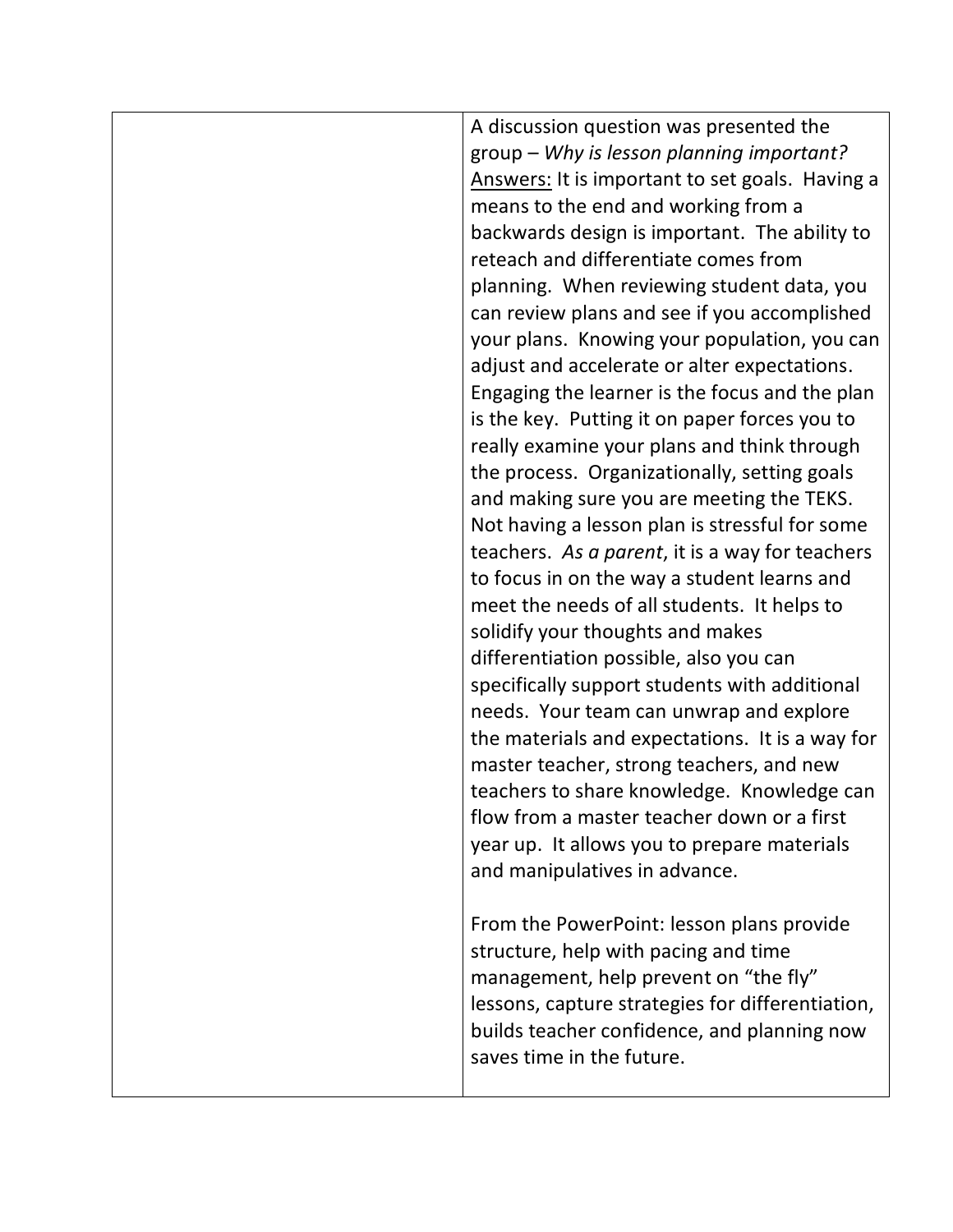| It was shared that lesson plans should not be                                       |
|-------------------------------------------------------------------------------------|
| pages and pages of notes however some                                               |
| teachers might benefit from that material.                                          |
|                                                                                     |
| From the Power Point: basic lesson plan                                             |
| components were displayed and discussed. A                                          |
| visual representation was displayed in an                                           |
| outline. An expanded template was provided                                          |
| to each table and the group was asked to                                            |
| write notes on the template and explain why                                         |
| to "add" or "remove" components.                                                    |
|                                                                                     |
| Question: Will the template be the same for                                         |
| elementary and secondary?                                                           |
| Answer: Yes, but this is a time to provide                                          |
| feedback on what does and doesn't work.                                             |
|                                                                                     |
| <b>Group Share: Having time limits on lessons is</b>                                |
| helpful in secondary but in elementary having                                       |
| time limits isn't as helpful.                                                       |
| Can a lesson work for both elementary and                                           |
| secondary and the table agreed it could work                                        |
| for both levels.                                                                    |
|                                                                                     |
| Noted: Essential questions will not be a                                            |
| district expectation for next year.                                                 |
| Does student language of the TEK need to be<br>documented in the lesson plan?       |
|                                                                                     |
| It was discussed how do we separate<br>compliance from activity so that what we are |
| doing is purposeful and has value. Lesson                                           |
| plans should not be an extra, they should be                                        |
| part of the planning process and should not                                         |
| be overwhelming.                                                                    |
| Fine arts specific templates might be worth                                         |
| developing because in Band for example they                                         |
| don't spend time talking so ELPS are difficult                                      |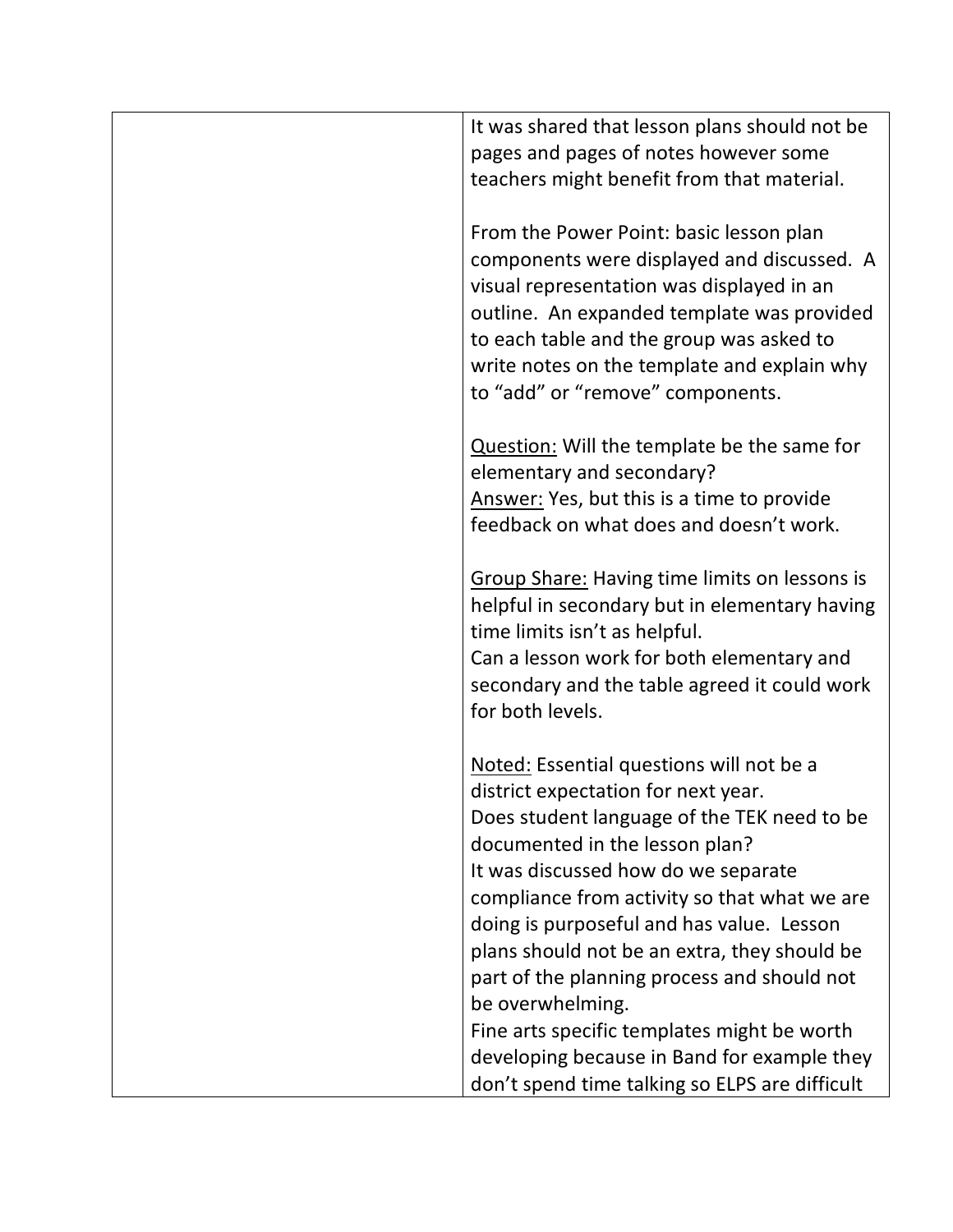| to note in the plans. The development of<br>special population plans would be             |
|-------------------------------------------------------------------------------------------|
| appropriate for select groups.                                                            |
|                                                                                           |
| It was asked: If the district has templates that                                          |
| are very compliance based would that remove                                               |
| the exceptional plans created by some                                                     |
| teachers? Answer: A template was shown,                                                   |
| and the template has examples that could be                                               |
| in a lesson plan that encourages teachers to                                              |
| have enough information in the plan to be                                                 |
| successful. Today is focused on finding                                                   |
| balance between successful plans and not<br>over burdening teachers with additional work. |
| It was discussed if the plans all have to look                                            |
| the same and it was shared that is not the                                                |
| expectation. All teachers don't have to use                                               |
| the same format across the district, just the                                             |
| same template of expectations.                                                            |
|                                                                                           |
| Question: Can administrators add to this                                                  |
| template? Answer: This is a minimum                                                       |
| expectation across the district. An                                                       |
| administrator can add additional information                                              |
| if it addresses a specific campus expectation.                                            |
| If there is not an instructional reason then no,                                          |
| if it supports an academic success then yes.                                              |
| It was discussed that having a different                                                  |
| format template for special programs like CTE                                             |
| than the common format would allow for<br>more efficient use of time in planning and not  |
| spend time on formatting. When thinking of                                                |
| special programs and adding additional                                                    |
| information then all campuses have different                                              |
| expectations across the board.                                                            |
|                                                                                           |